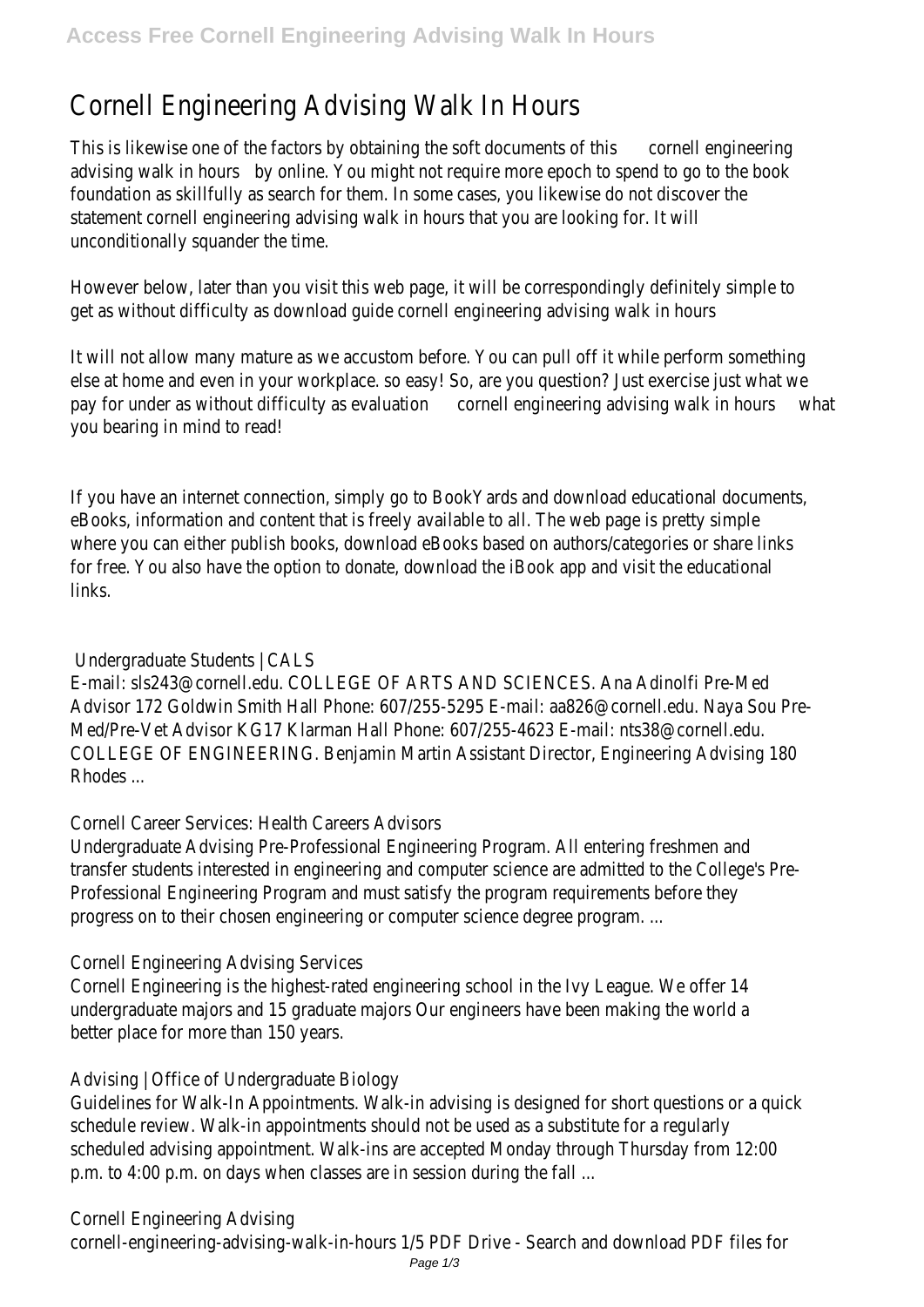free. Cornell Engineering Advising Walk In Hours Cornell Engineering Advising Walk In Eventually, you will very discover a other experience and expertise by spending more

#### Cornell Engineering Advising Contact Information

Cornell University is a private research university that provides an exceptional education for undergraduates and graduate and professional students. Cornell's colleges and schools encompass more than 100 fields of study, with locations in Ithaca, New York, New York City and Doha, Qatar.

BE Advised | The place to go for undergraduate advising in ...

Cornell's colleges and schools encompass more than 100 fields of study, with locations in Ithaca, ... First-Year Engineering Advising Drop-in Hours @ Tatkon Wednesday, November 6, ... first-year engineering students. Recent Activity. No recent activity.

#### Advising - Florida Gulf Coast University

The Health Careers Program at Cornell provides a wide range of services, including advising, programs, information resources, and a Health Careers Evaluation Committee (HCEC).. The HCEC serves Cornellians in the year that they apply to those health professional schools that request a University letter of evaluation.

# New Students to Cornell Engineering

Advising Hours 30 minute appointments are available Monday-Friday with an OUB staff advisor for longer conversations (pre-health planning, career planning, long-range schedule planning, and academic/personal difficulties). 30 minute appointments can be scheduled up to 10 hours in advance.

[eBooks] Cornell Engineering Advising Walk In Hours The U.A. Whitaker College of Engineering provides advising support for students to ensure academic success in and outside the classroom.

Breaking the rules to make the world ... - Cornell Engineering

Welcome new transfer and first-year students to Cornell Engineering! We hope you are all safe and well in these unprecedented times. While there are many unknowns about the coming months, we are excited to begin your academic journey with you!

# Engineering Advising Walk-In - Cornell

Advising Dean nts38@cornell.edu. A-C, R Academic Advising. Pre-Health Rich Keller Deputy Director of Advising rfk46@cornell.edu. D-J Academic Advising. Concurrent Degree Research Funding Bonnie Comella Director of Advising bec3@cornell.edu. K Academic Advising. Juliette Corazón Advising Dean jr272@cornell.edu. L, U, V, Z Academic Advising

# Cornell Engineering Advising Walk In

Engineering Advising implements the academic policies of the College Curriculum Governing Board (CCGB). The professional academic advisors provide a variety of advising services and programs to assist students in achieving their undergraduate academic and personal goals.

#### Cornell Engineering Advising

Engineering Advising. College of Engineering Cornell University 180 Rhodes Hall - please note: we are currently not available at this office location due to working remotely Ithaca, NY